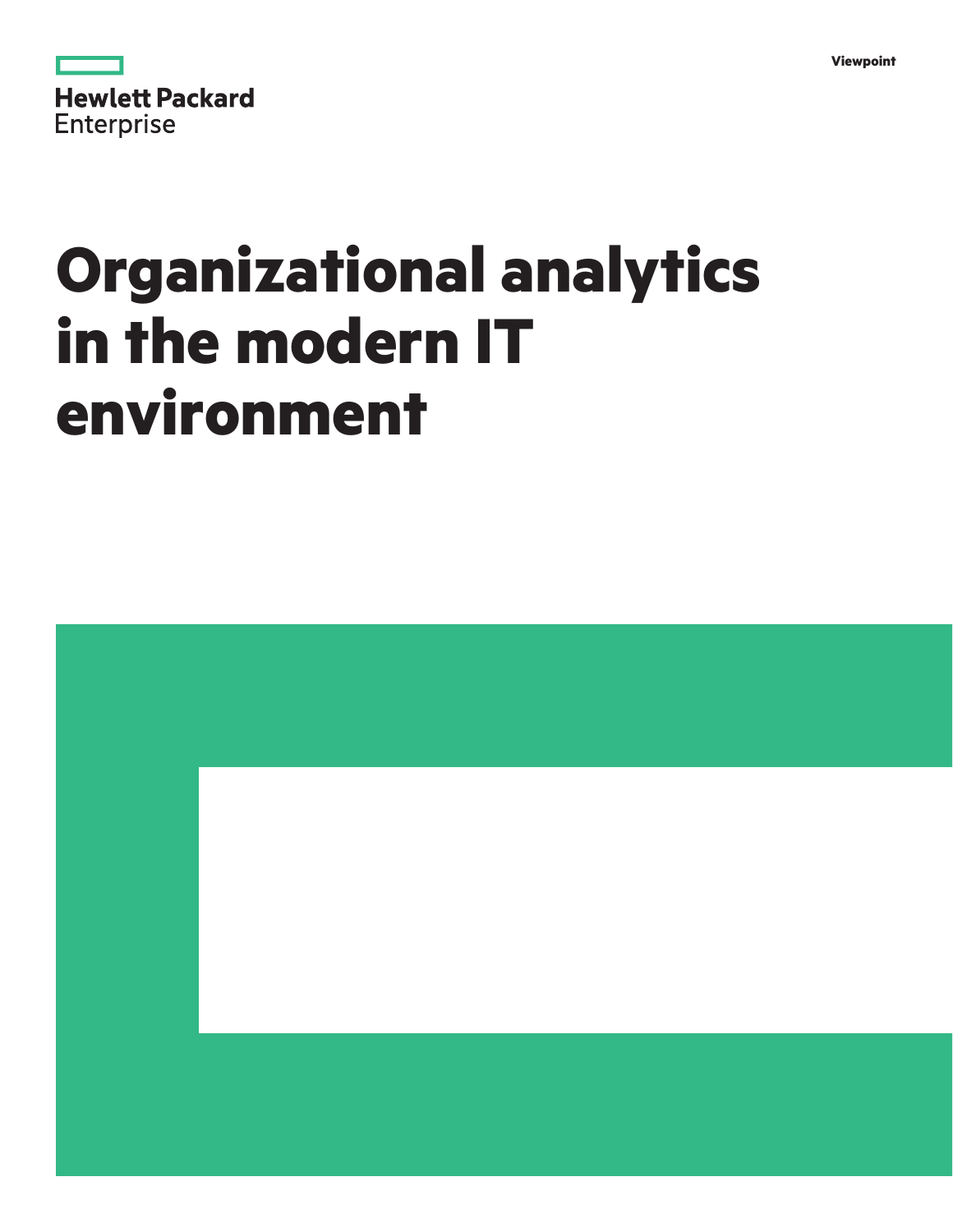#### **Table of contents**

- **2 What is organizational analytics?**
- **6 [Analytical reporting](#page-5-0)**
- **6 [Hybrid and cloud adoption](#page-5-0)**
- **7 [Operational reporting](#page-6-0)**
- **7 [Inventory reporting](#page-6-0)**
- **7 [Data loss prevention](#page-6-0)**
- **8 [Data privacy—European Workers](#page-7-0)  [Councils and unions](#page-7-0)**
- **8 [Maximize your next cloud move](#page-7-0)**
- **8 [About the author](#page-7-0)**

As organizations move from conventional on-premise IT solutions to the cloud, many directors and CIOs worldwide are wondering the same thing: whether the journey from one solution to another can indeed produce the productivity enhancements and cost savings promised by various cloud vendors.

A recent survey by *Forbes* suggests that by 2020, 62 percent of organizations say they will be running 100 percent of their IT in the cloud. This was based on a survey of 1,500 companies. It was also reported that only 12 percent of survey respondents currently run their IT out of the cloud. $^{1}$  This growth projection is consistent with what other technology experts are predicting.

It means IT leaders and professionals will see their roles shift dramatically in the next few years from running server rooms, overseeing application coding and development, and scheduling maintenance to higher-level, more consultative business tasks. Organizations are increasingly relying on digital initiatives for growth and competitive edge, and it will be up to IT leaders to guide, recommend, and link their businesses to the best technology solutions on the market.

For business leaders and professionals, this means having a deeper understanding of the online resources available to help their user community perform their jobs and run their companies better—anywhere and anytime. Business advantage will go to the most agile and forwardlooking who take the minimum level of risk to avoid the impact to productivity.

The use of cloud computing is growing and will increase to become the bulk of new IT spend. The coming years will be defining ones as private cloud begins to give way to hybrid cloud. Some analysts project that by the end of 2017, nearly half of large enterprises will have hybrid cloud deployments.<sup>2</sup>

To address these points, many third-party vendors partner with IT-enabling service companies—such as Hewlett Packard Enterprise—to provide analytics to enterprises that want to discover the value in their existing or future mode of operation (FMO) infrastructure. Analytics can be used as an enabler to move individual business units or whole companies to a cloud infrastructure by illustrating how the workforce uses the application tools provided.

## **What is organizational analytics?**

CIOs still feel that they lack the information, tools, and methodologies that will enable them to make informed decisions, plan their migration to the cloud, effectively manage the transition, and remove excessive software license budgets.

IT departments lack visibility into how their IT services are being consumed and how the IT infrastructure is operating from the user community perspective. Analysts agree that users' endpoints are the weakest link and the biggest IT security threat. "Bring your own device" (BYOD) and "choose your own device" (CYOD) only compound the risk.

Organizational analytics can help bridge the gap between what an IT solution delivers and the challenges that users face. Hewlett Packard Enterprise (HPE) believes analytics can help IT departments resolve end-user issues 60 percent faster, reduce incidents by up to 35 percent, and improve user productivity. In addition, IT operations and support can be more proactive and even anticipate issues.

In today's modern workplace, we have more ways to communicate and collaborate with others throughout our work day than ever before. And as we move away from the more traditional 9-5 schedule, it becomes increasingly important to track what is happening in your organization. We email, chat over IM, have audio and video calls and meetings, collaborate on documents, and share them with colleagues in the cloud.

Survey: Number of All-Cloud Companies Will Grow Five-fold by 2020 www.Forbes.com

<sup>2</sup> **<http://www.rightscale.com>** Cloud Computing 2015 State of the Cloud Survey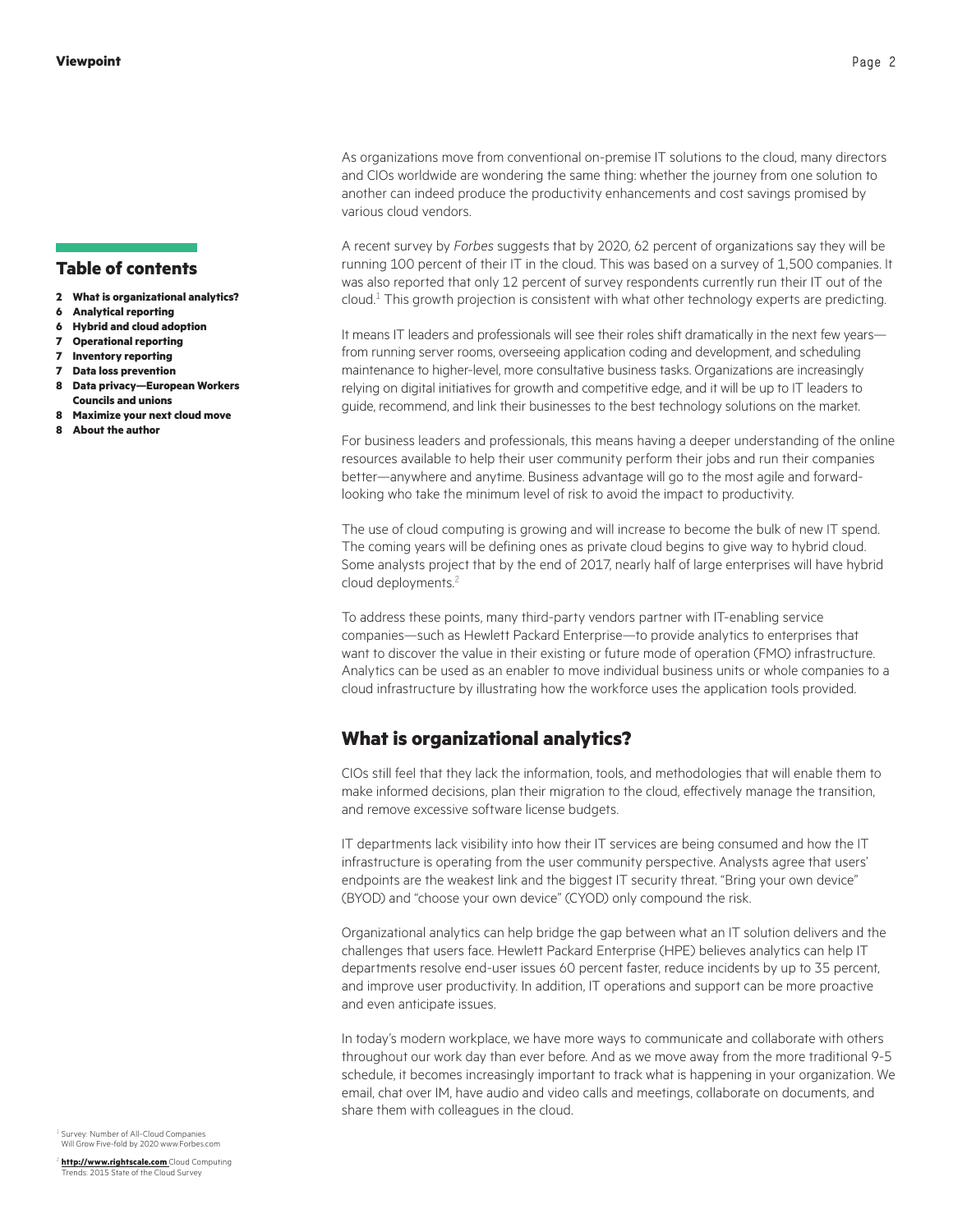Organizational and personal analytics can deliver insights into how you and your employees work, with the mission of helping you to work smarter, not harder. HPE currently is helping some of our clients use analytics to save an hour a day for each employee. We also save ourselves up to 45 minutes per month in time with Skype for Business by not having to look up PIN codes for conference calls (Source: HPE IT department presentation on the benefits of Skype for

Analyzing the productivity of knowledge workers and organizations was not "exact science" until recently, when substantial volumes of computer-generated data became available. This data includes:

• Time spent for meetings, mails, calls

Business in HP, Inc. and HPE).

- Time and effort invested in customers
- Reducing physical meetings by using virtual meeting technology
- True picture of work performed out of office and outside business hours
- Mapping teams' business performance to their work culture
- Planning office space, meeting rooms, and personnel relocation

Such services are offered by numerous companies, mostly through consulting; however, competitors in this area do not have technology capabilities to automatically produce analytical insight on time, reliably, and regularly. Typical projects can generate seven-figure revenues and more, so it's no surprise that technology competitors such as HPE and IBM consider analytics to be a strategic imperative.

Enabling a company to directly measure workforce productivity can help the modern workforce work smarter and not harder in many business areas. The ability to measure workforce capability and the performance of the environment in the following areas can lead to a potential business advantage:

- Drive IT usage
- Manage licensing
- Produce analytical reporting
- Look at hybrid and cloud usage
- Monitor operational events
- Manage resourcing in areas of high activity
- Perform inventory reporting
- Prevent data loss

On a larger scale, organizational analytics may also have a negative connotation with its bigger brother, Big Data. Being a father of four tech-savvy children who are gripped by the current Pokémon Go craze, I could suddenly see the future for big data, and it was immersive, immediate, and interesting.

![](_page_2_Figure_20.jpeg)

**Figure 1:** Your analytical tool must be able to monitor all applications and environments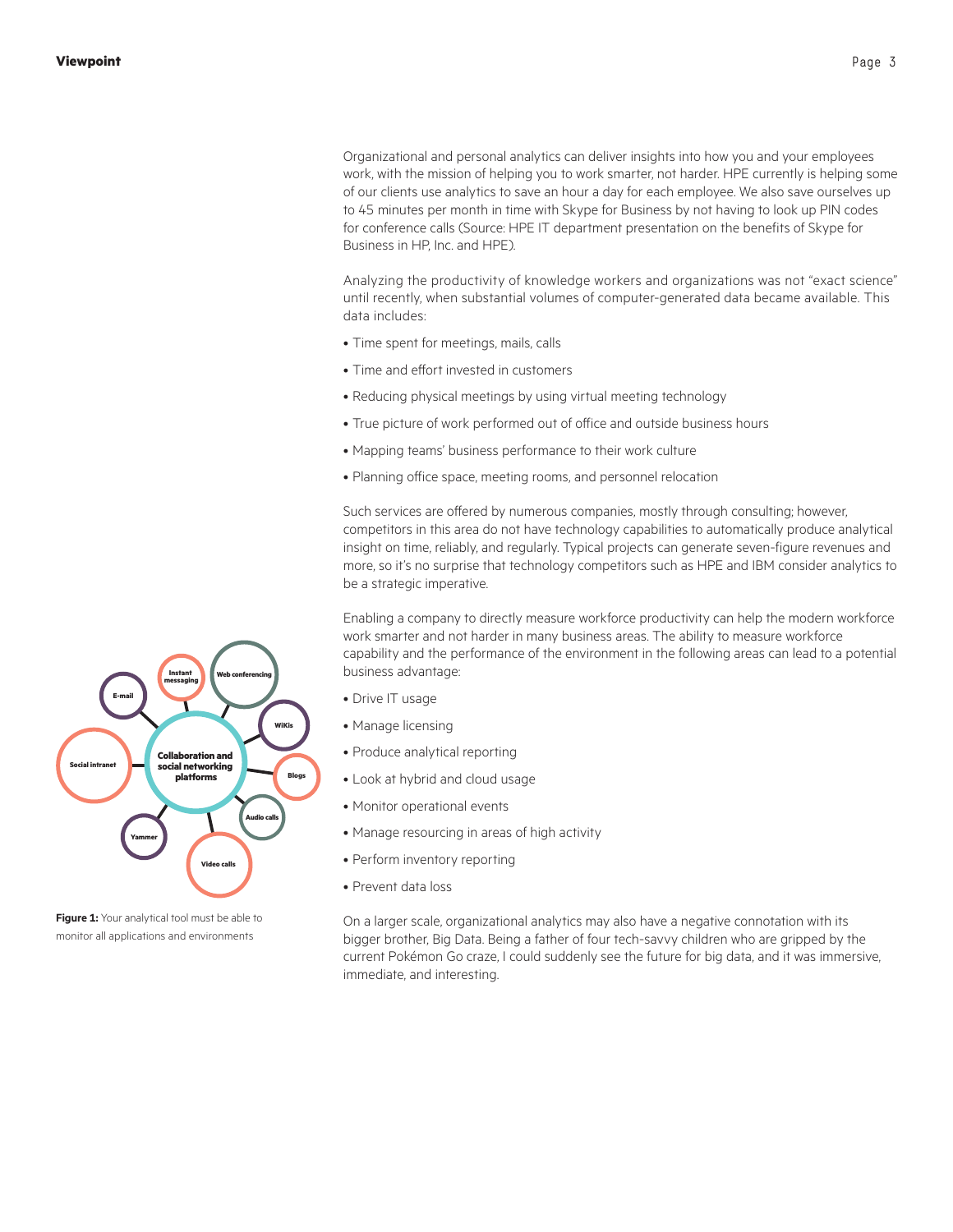There are many factors with regard to big data, though I believe the most important are size and relevance. The millions (if not more) of people around the world playing Pokémon last weekend highlighted the future. There may well be an opportunity for real-time big data as with Pokémon; it is built on tracking your exact location along with a number of other permissions.

This application—like the shopping center or mall Wi-Fi—is free for mass participation. It would involve keeping the app on all the time or remaining connected, and you would allow the developers to share your data with selected, local (and advertised) partners. The big question is: Would you mind having your local shopping center know how you shop, which stores you visited, and how long you spent in a particular area—and then send you marketing information pertinent to your location or movement habits in exchange for free Wi-Fi?

Real-time big data enables many behavioral insights that are readily available, waiting to be exploited. That is why organizational data has many similarities. If we can enable an employee to save one hour a week, the savings for your entire enterprise can be immense.

By mining information about the real use of the different business applications within the enterprise—in a sensitive and unobtrusive manner—you can realize savings for the department, company, and shareholders. By uncovering the real usage of applications, IT executives gain better insights into their users' needs and gain greater understanding of the economics involved. They also will be able to make more informed decisions regarding moving to cloud-based solutions and optimizing their investments in software applications and company headcount.

**Figure 2:** (left) HyperSoft screen capture showing email time spent time for personal, work, and communication activities. (right) Breakdown of mail sent, conversations, mail received

![](_page_3_Figure_6.jpeg)

![](_page_3_Picture_7.jpeg)

The screen captures in Figure 2 are from HyperSoft's analytical offering and show time spent on email, along with some suggestion on how to increase efficiency.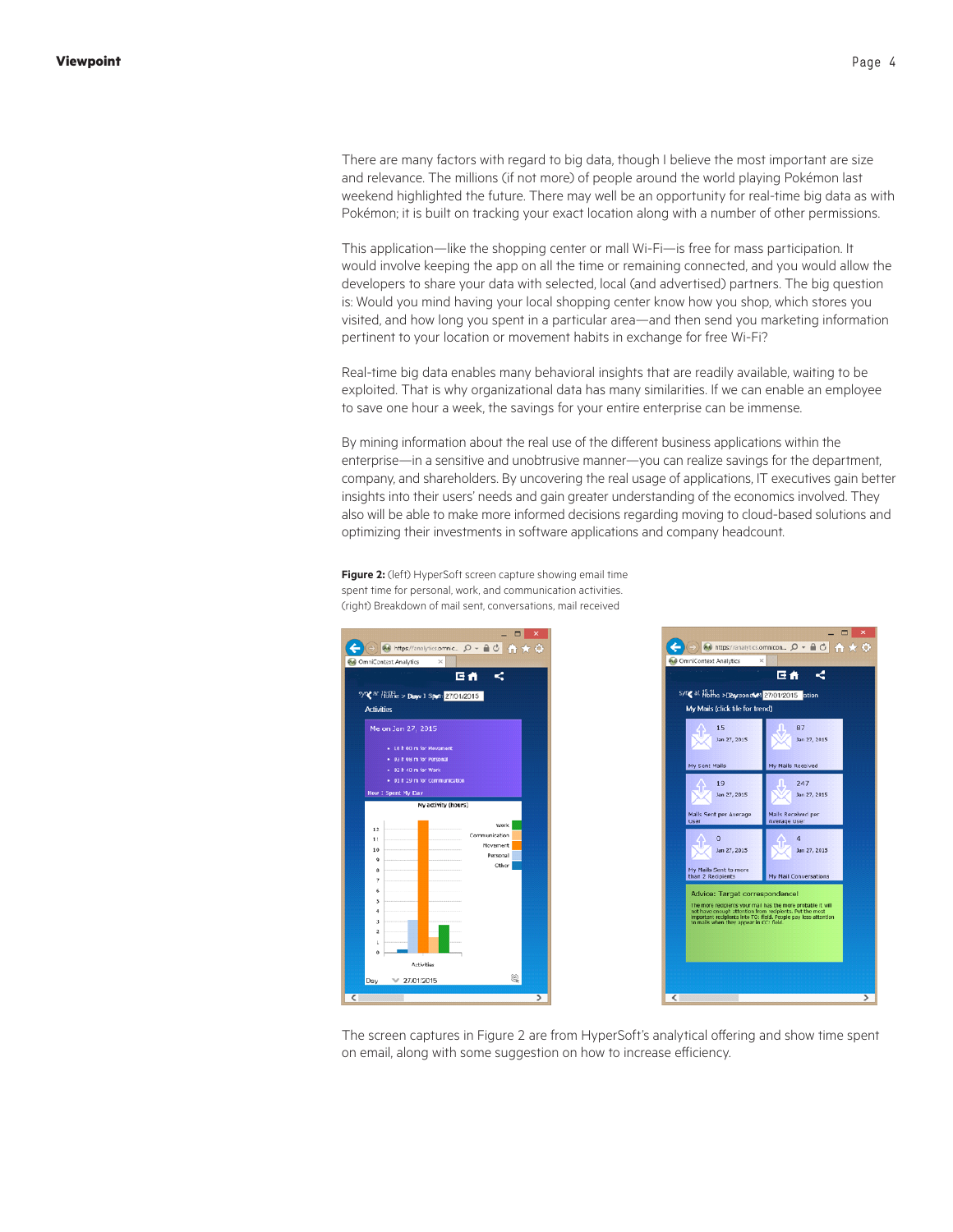If your organization purchased an E5 license from Microsoft for your existing Office 365 deployment, you can explore the Delve Analytics feature. This add-on will show the individual user something similar to what you see in Figure 3.

**Figure 3:** Delve from Microsoft and the personal dashboard showing time spent on different daily activities in a clean and informative layout

| $\Box$ Delve                       | $\times$ +                                         |                                                                                        |                                |                                  | 8<br>×                           |
|------------------------------------|----------------------------------------------------|----------------------------------------------------------------------------------------|--------------------------------|----------------------------------|----------------------------------|
| O<br>$\rightarrow$<br>$\leftarrow$ | contose-my.sharepoint.com/users/62910513/analytics |                                                                                        |                                | ■☆                               | Ø<br>A<br>$\equiv$<br>$\sim$ and |
| Office 365<br>冊                    | Delve                                              |                                                                                        |                                |                                  | Ö.                               |
| Search in Debis.                   |                                                    |                                                                                        |                                |                                  |                                  |
| Home<br>ñ                          | <b>Sara Davis</b>                                  |                                                                                        |                                |                                  |                                  |
| Me                                 |                                                    | Serior Pentiled Marketing Massow, Sales and Marketing                                  |                                |                                  |                                  |
| <b>Ei</b> Analytics                |                                                    |                                                                                        |                                |                                  |                                  |
| Recent                             | Communications<br>Activity<br>Profile              | Analytics                                                                              |                                |                                  |                                  |
| <b>Bax</b><br>Sales Team           | My Asalytics                                       |                                                                                        |                                |                                  |                                  |
| Tony Krýsen                        |                                                    |                                                                                        |                                |                                  |                                  |
| Allie Bellew                       | Your time this week @                              |                                                                                        |                                |                                  |                                  |
| <b>Pavel Bansky</b>                |                                                    | How you've spent your time this week (based off of a 40 hour work week Stam - Spm M-F) |                                |                                  |                                  |
| Belinda Newman                     | 册<br>Meetings                                      | ⊠<br>Fmail                                                                             | Focus hours                    | ⊙<br>After hours                 |                                  |
| Julian Isla                        | good-loca than 31 has<br>16.0                      | good least fast 9 hrs.<br>9.6                                                          | pital production 4 lets<br>2.0 | quali-last than 5 listers<br>8.0 |                                  |
| w<br>Downs Parchive                | hours in meetings<br>Eclit goal                    | hours in email<br>Edit ocul                                                            | hours for work<br>Edit goal    | hours after work.<br>Edit goal   |                                  |
| <b>Fabrice Canel</b><br>ß.         |                                                    |                                                                                        |                                |                                  |                                  |
| Custom User                        |                                                    |                                                                                        |                                |                                  |                                  |
| a.<br>Danis Delvenne               |                                                    |                                                                                        | Network                        |                                  |                                  |
| ш                                  | Ō<br>I'm Cortana. Ask me anything.                 | on<br>×                                                                                | 12<br>۰ī                       |                                  | $\widehat{\phantom{a}}$          |

The Delve Analytics application enables IT departments and managers to monitor application and "seat" licensing as we move into a world of "pay for what you use". This enables you to control license deployment across the board and in defined user groups. Then IT can analyze consumption by user subsets, to which a license quota is assigned.

The SoftWatch screen capture in Figure 4 illustrates underused applications that inevitably have an associated cost. These savings could be applied elsewhere should an alternative be found or realized if they were only removed from the user's work toolbox.

Soft**Watch** Dashboard You have 4 Alerts o View All All **Top 5 Non-utilized Applications Top 5 Web Applications** otal Time Spe Hits **Sales Force** 361 56822 **8d 45m** 234 29334 16d 5h .<br>Gmail Oracle FRP  $60^{\circ}$ 4532  $2d$  20b 846 **Google Docs** 56  $2h 24m$ SAP Business<br>Object  $51$  $508$ 59m 10s **Viewers / Editors** You 42% Non-utilized Software Have TICE Inactive machines detected **CRITICAL** Optimizelt - Automatic Job Failed! The license of Microsoft Visio is about to expire

**Figure 4:** SoftWatch showing under-utilized applications

ise Pro] | Seconds 0.11 | Qu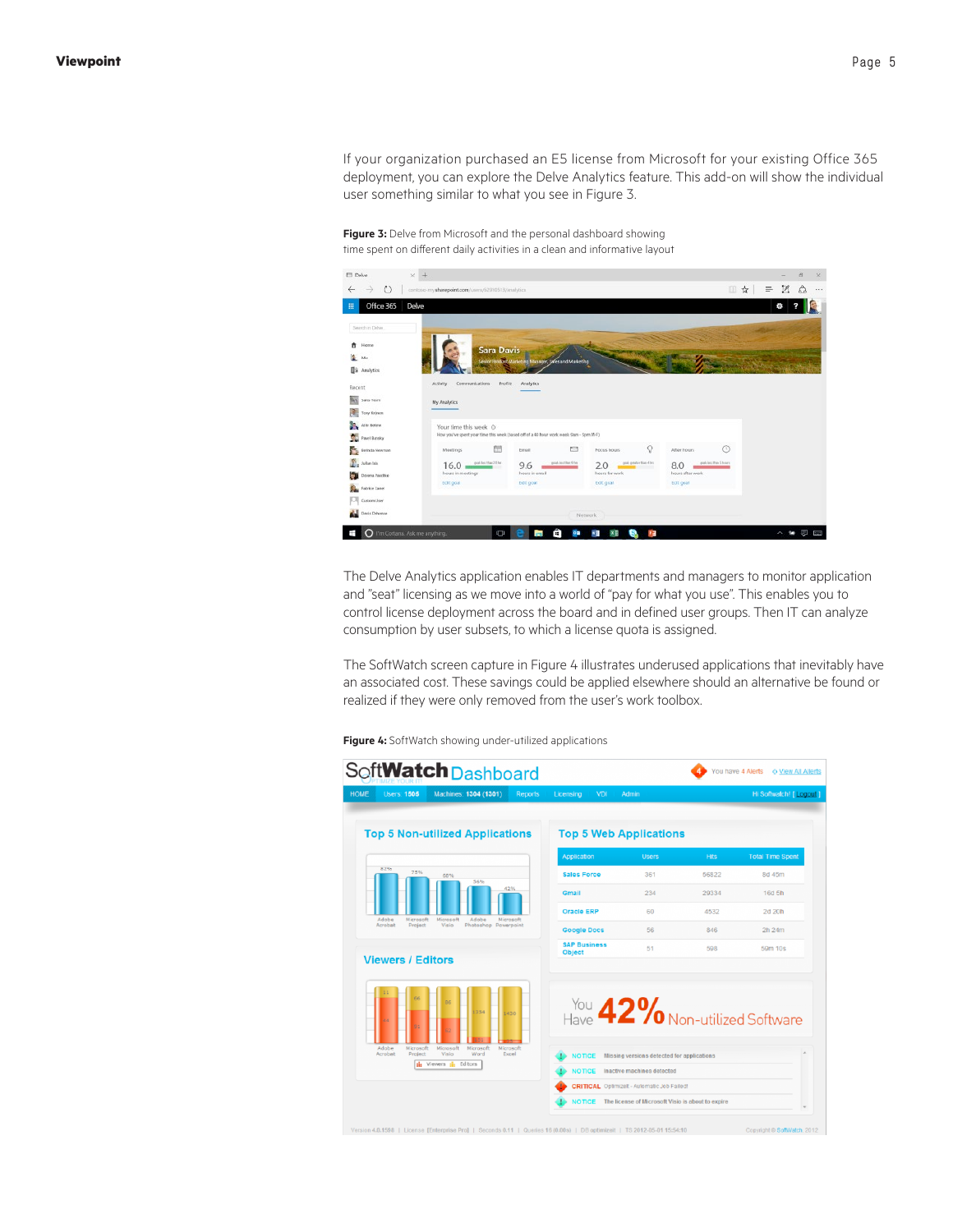<span id="page-5-0"></span>Typical licensing reports provide IT and purchasing departments with a valuable tool for managing purchased software licenses. A purchasing team can enter the number of licenses purchased, license keys, the sum paid, and the expiry date of each license.

Software can be configured to alert relevant personnel before licenses expire or when a compliance issue appears. Signed license agreements also can be attached to ensure complete documentation is always available. And you must include the ability to manage license assignment among several user groups. From there you can define the exact amount of chargeback within your organization.

### **Analytical reporting**

It is possible to report at a scheduled interval or ad-hoc real time on control and use of items such as:

- Installed software inventory
- Data-running applications: application name and ID
- CPU and memory values
- Mouse activity
- Keyboard movements (no key logging)
- Window focus information

Consider the time management can save if you can run a report to show the relevant tiers of people at the same management level who need to attend a meeting. It would be possible to automatically select representatives from each tier as opposed to using a manual scatter-gun approach. This enables management to see how many people are double-booked or monitor those multi-tasking during a meeting. Not only do analytical systems provide this type of information, but they also can display it in user-friendly formats.

### **Hybrid and cloud adoption**

HPE defines "hybrid cloud" as a cloud computing environment that uses a mix of on-premise, private cloud, and third-party public cloud services with collaboration between the two platforms. Workloads can dynamically move between private and public clouds as computing needs and costs change. Basically, hybrid cloud gives businesses greater flexibility and more data deployment options.

Despite the previously mentioned benefits, hybrid cloud can present technical, business, and management challenges. Private cloud workloads must access and interact with public cloud providers. So hybrid cloud requires excellent application compatibility and solid network connectivity to ensure that workforce productivity is not compromised.

For the public cloud piece of hybrid cloud, there are potential connectivity issues, SLA implications, and possible security breaches and other service disruptions. Using real-time reporting and operational analytics, you can identify patterns from the data extrapolated. This can help you identify possible issues and ensure that appropriate support staff are informed prior to and not after a loss of service.

The chosen software for your analytical reporting requirements should be capable of mining all environments either together or independently of each other. The software can be used as an enabler to show the benefits of a particular design, whether that be to move more departments to the cloud or to maintain the existing cloud environment.

Some analytical software suppliers perform one-off services that involve running the software on the current mode of operation environment (CMO) to investigate the current state of affairs. You can then mine the data in a format that's easy to read for all levels of management, not only "IT-savvy" employees.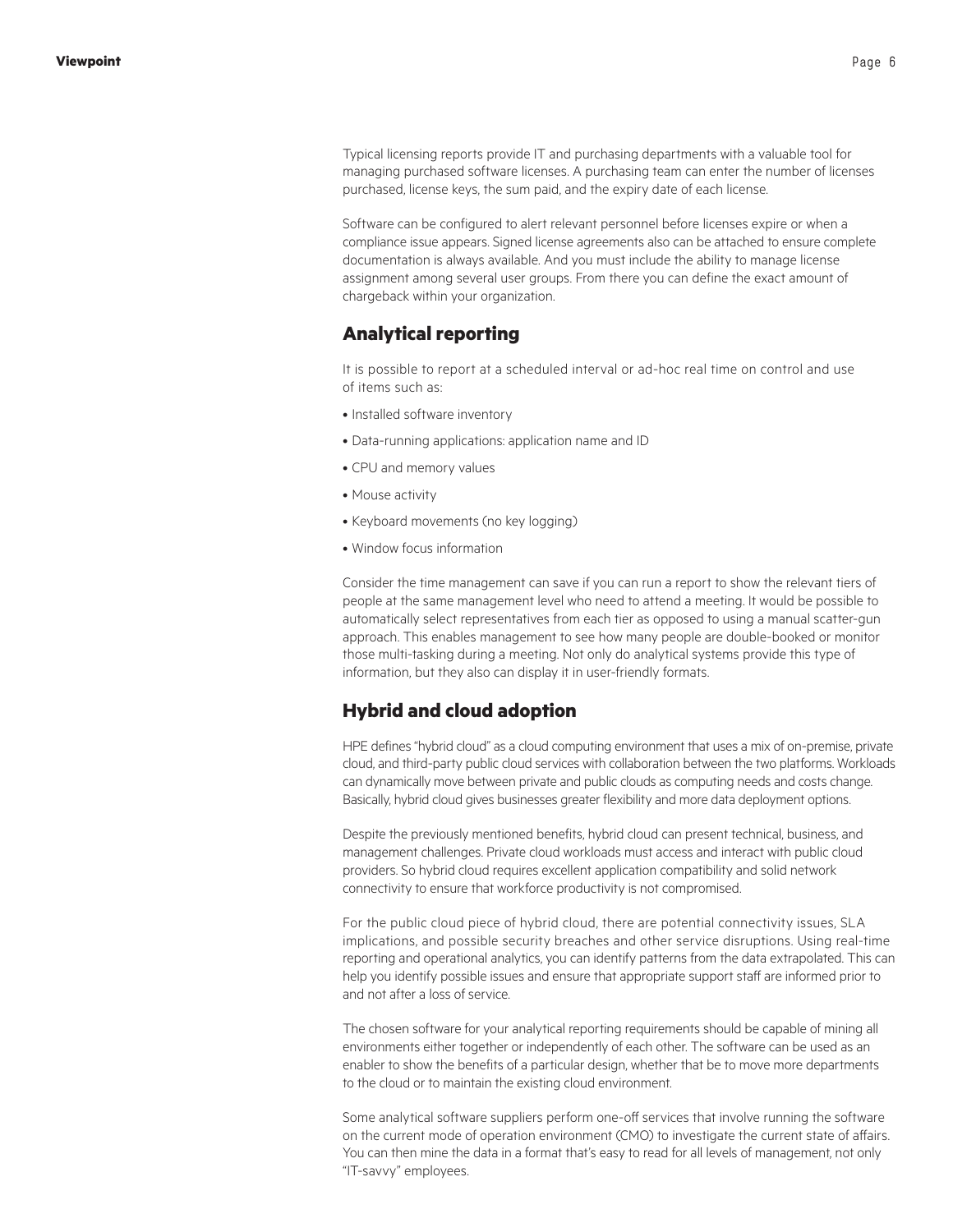#### <span id="page-6-0"></span>**Operational reporting**

Many solutions exist to report on the operational nature of an IT department. Microsoft's own operating systems are extremely good at writing all activities to a series for event logs. The IT professional tasked with administering that system can then use the information—either proactively or reactively—to improve performance or troubleshoot a specific issue.

In my experience, all the data in the world will not help you unless you can present it in a readable format. It is important to allow easy and intuitive searching for a specifically required aspect. Dynamic reports run against such operational data can provide CIOs with information that includes: server uptime, patch levels, storage space, and processor and memory usage. All this information can illustrate whether or not a server or other hardware device is operating within its expected parameters or, if a problem exists, what additional work needs to be performed.

#### **Inventory reporting**

The inventory reporting capabilities detail the total number of installations available in the organization, per each application and the summary of hardware available. If you want to drill down to a specific application, the Software Inventory Report displays the list of computers with the application installed, installation date, version, and the most recent software update.

It also provides potential installers the hardware inventory report details and the list of hardware elements available for each machine. These reports can be invaluable in controlling software installations throughout the corporation to ensure compliance. This is particularly useful to cut down on asset loss and also to keep track within a mobile or BYOD environment.

#### **Data loss prevention**

IT directors and security managers tell us that one of their biggest concerns is data leakage prevention rather than traditional data loss prevention (DLP).

In today's corporate environment, there are many ways data can leak outside of an organization. Generally these leakages are through email and file-sharing methods—and not only the ones that are approved by the IT department. In a world where email and file-sharing clients have a "web first" interface such as Gmail or Outlook, Dropbox, and OneDrive, the ability to move data out of a corporate infrastructure is now easier than ever.

Managing access to email accounts and shared folders that contain sensitive or confidential information is extremely difficult; it needs to be monitored in a dynamic way. The current trend is more companies moving their messaging and file-shares to the Microsoft Office 365 cloud offering. So there are definite concerns about how best to monitor, manage, and control any type of data leakage.

Products such as the 4ward365 solution leverage a number of built-in reports to help you easily identify potential access issues to email accounts and file-sharing folders, minimizing your data leakage risks. Pre-defined reports include:

- User permissions to shared OneDrive files and folders
- Delegation access to email accounts
- Notification of email accounts with auto-forwarding enabled
- Views of all inactive email accounts
- Reports for email accounts placed on hold for litigation purposes
- Views of all email distribution lists